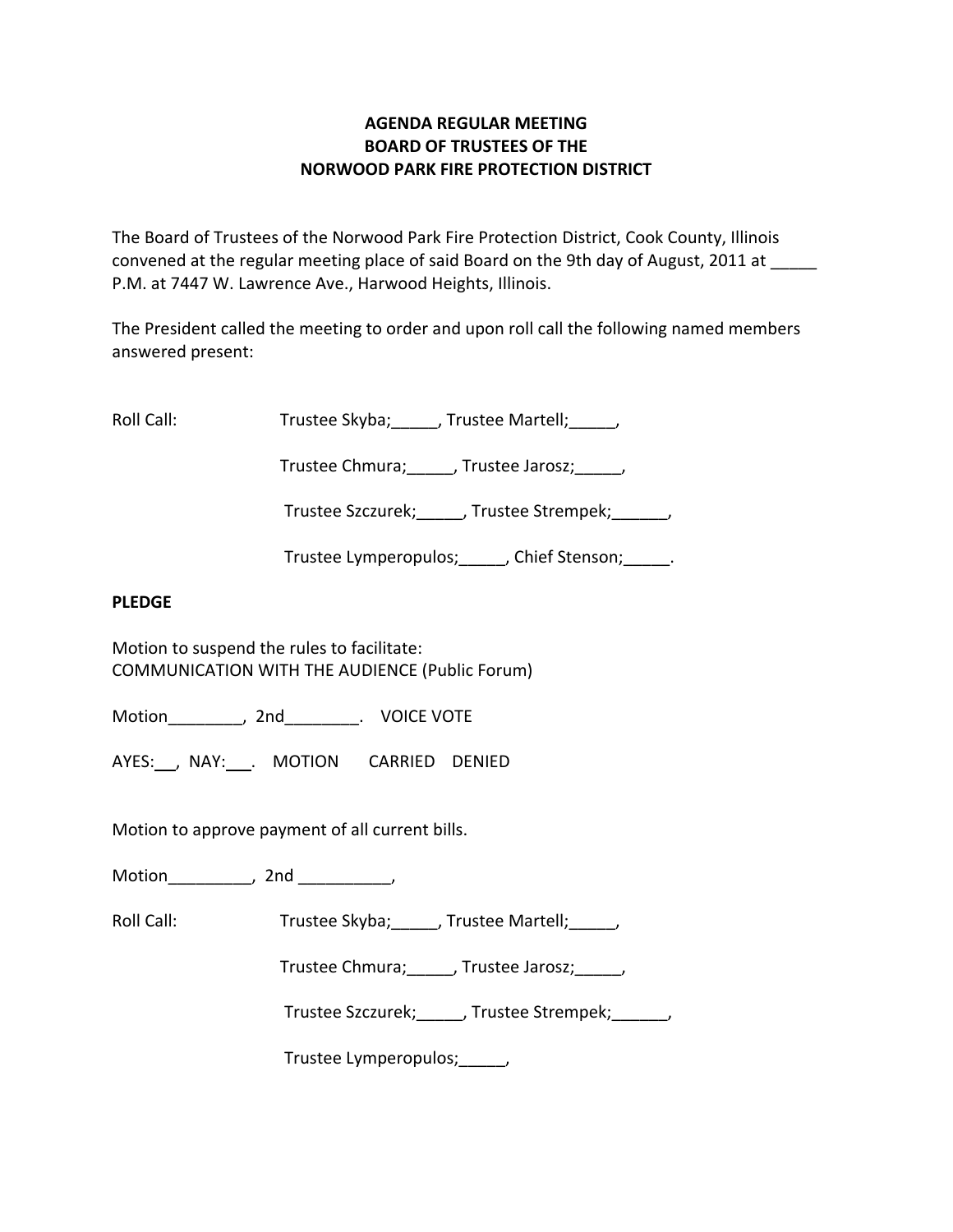Motion to approve the minutes of the Regular meeting held July  $12^{th}$ , 2011.

Motion\_\_\_\_\_\_\_\_\_, 2nd \_\_\_\_\_\_\_\_\_\_,

Roll Call: Trustee Skyba; J. Trustee Martell; Trustee Martell;

Trustee Chmura; frustee Jarosz; frustee Jarosz;

Trustee Szczurek; J. Trustee Strempek; J.

Trustee Lymperopulos; fig.

### **TREASURER'S REPORT:**

Motion to approve the Treasurer's report as presented from the Financial Statement for July 2011.

Motion the set of the set of the set of the set of the set of the set of the set of the set of the set of the s

Roll Call: Trustee Skyba; J. Trustee Martell; Trustee Martell;

Trustee Chmura;\_\_\_\_\_, Trustee Jarosz;\_\_\_\_\_,

Trustee Szczurek;\_\_\_\_\_, Trustee Strempek;\_\_\_\_\_\_,

Trustee Lymperopulos;\_\_\_\_\_,

**Chief's Report:**

Motion to accept the Chief's Report for July 2011 as presented.

Motion\_\_\_\_\_\_\_\_, 2nd \_\_\_\_\_\_\_\_, VOICE VOTE

AYES; The AYES; ANAY The MOTION CARRIED DENIED

**President's Report:**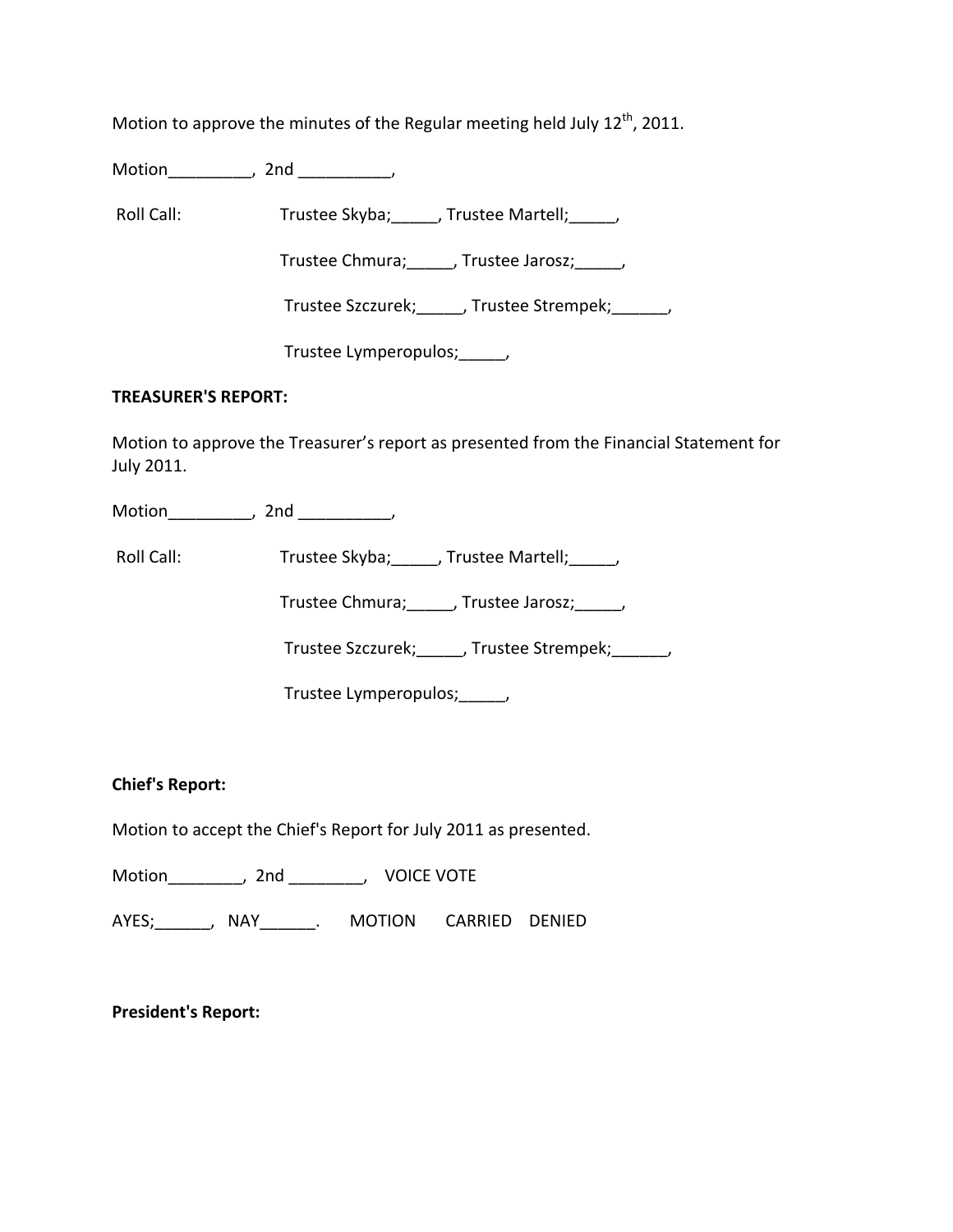### **Committee Reports:**

Finance Committee‐

Building and Equipment Committee‐

Technology and PR Media Committee‐

Policy Committee‐

Pension Fund‐

**Old Business:**

#### **New Business:**

Motion to adopt and approve Ordinance #11‐2, the Norwood Park Fire Protection District Budget and Appropriation for fiscal year 2011‐2012.

Motion\_\_\_\_\_\_\_\_\_, 2nd \_\_\_\_\_\_\_\_\_\_,

Roll Call: Trustee Skyba; \_\_\_\_, Trustee Martell; \_\_\_\_,

Trustee Chmura;\_\_\_\_\_, Trustee Jarosz;\_\_\_\_\_,

Trustee Szczurek; J. Trustee Strempek; J.

Trustee Lymperopulos;\_\_\_\_\_.